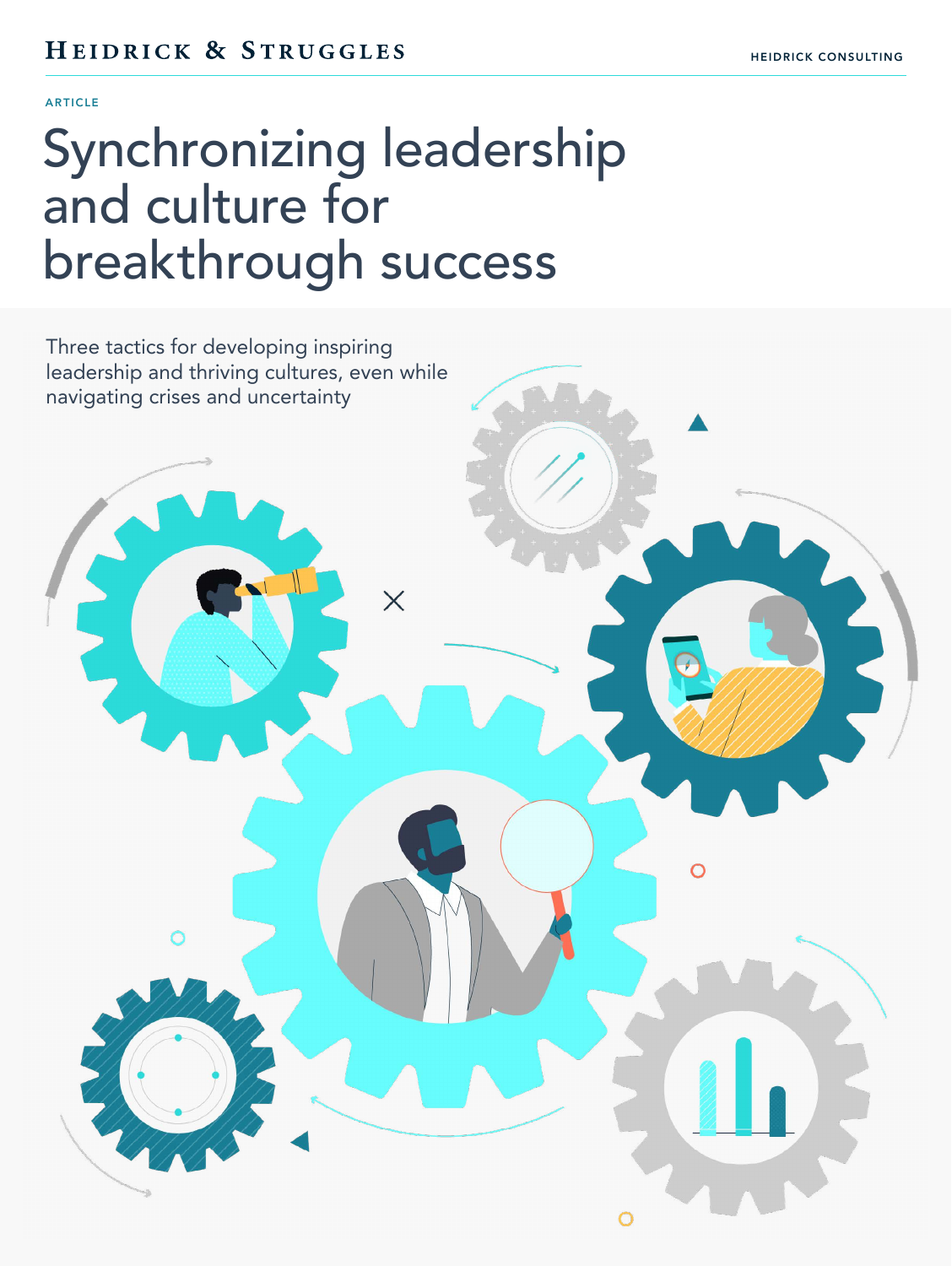The current war in Ukraine is a unique, historic story that will be eternally seared in our collective memories. Although the specific dynamics are complex, idiosyncratic, and not readily transferable, fundamental truths about leadership and culture—tenets that are relevant to organizations of all kinds—are clear.

Ukrainian President Volodymyr Zelenskyy demonstrates every day that with courageous, agile, strategic, transparent, and forward-looking leadership, it is possible to adapt to even the fastest-moving and most gut-wrenching disruption and trauma.

The war in Ukraine, rising inflation, and energy price spikes are just the most recent, extreme, and painful shocks to our global systems. Leaders and organizations were grappling with fast-changing technologies, supply shortages, hybrid work, and a reset of worker expectations before Russia invaded Ukraine. But that conflict, with its vivid and captivating examples of courage, agility, and empathy, has underscored the need for extraordinary leadership to cope with chronic disruption and crisis. Ukrainian President Volodymyr Zelenskyy demonstrates every day that with courageous, agile, strategic, transparent, and forward-looking leadership, it is possible to adapt to even the fastest-moving and most gutwrenching disruption and trauma. At the same time, the leaders and people of Ukraine show us that a strong culture, reflecting identity, values, and a united purpose, is a powerful motivator in times of upheaval. Furthermore, the empathy and humanity of people in and outside Ukraine demonstrate the force of collective will and intercultural connectivity. As one military trainer wrote after a recent mission to Ukraine: "I was so moved by the Ukrainians I met—their love of one another, their love of country, their pride and selflessness. The motto of Yuri's hometown translates to something like, 'We all sleep under the same blanket.'"<sup>1</sup>

The current war in Ukraine is a unique, historic story that will be eternally seared in our collective memories. Although the specific dynamics are complex, idiosyncratic, and not readily transferable, fundamental truths about leadership and culture tenets that are relevant to organizations of all kinds—are clear. What is happening right now is an extreme example of an insight we have garnered over the years: when culture and leadership are interwoven and synchronized, the impact can be profound. Our work with many organizations and our research show how leaders, when embodying the essence of a strong and positive culture, can inspire their own organizations to transcend what was thought possible. Agile, courageous, humane leadership is needed to adapt to uncertainty, disruption, new ways of working, new demands from customers, and digital transformation. When leaders with those traits build a culture with purpose, psychological safety and belonging, they can shape organizations that can accelerate and continuously adapt.



<sup>1</sup> Zachary A. Burgart "I trained Ukrainians to fight Russia. I've never seen a war like this," *Washington Post*, March 18, 2022, washingtonpost.com.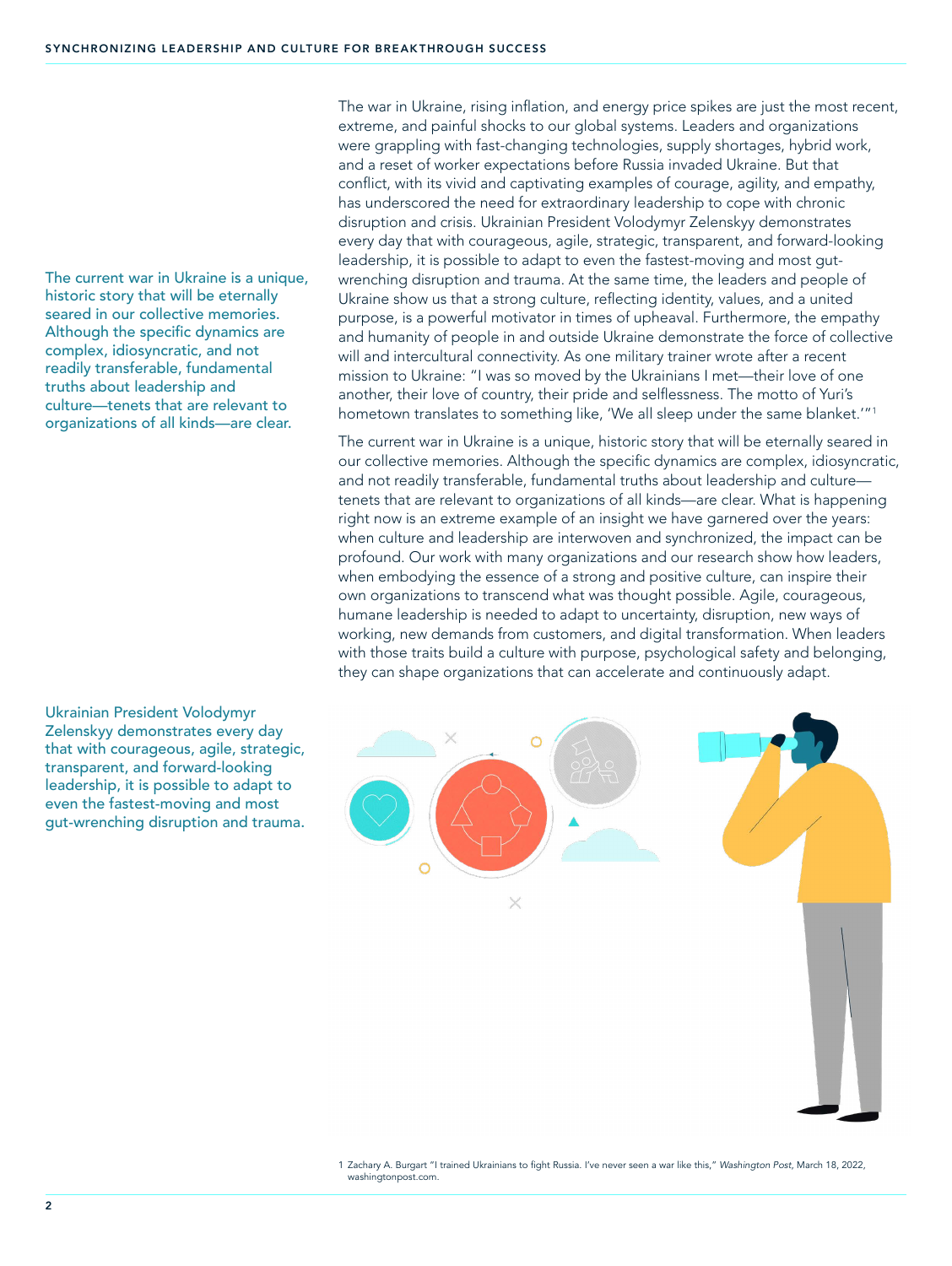"You understand that they're watching. You're a symbol. You need to act the way the head of state must act."

Volodymyr Zelenskyy Ukrainian President

Inspiration from Ukraine Over the past four decades, we have found that the fastest way to create a positive, self-fulfilling prophecy about culture change is when top leaders individually and collectively shift their own behaviors.<sup>2</sup> As we see increasing evidence of Ukraine's military prowess, we observe what we call the "leadership shadow" drawing strength from as well as giving shape to the culture. Marie Yovanovitch, former United States Ambassador to Ukraine, recently described Zelenskyy as "a president who has masterful communication skills and has really met his moment."<sup>3</sup> As we watch Zelenskyy reinvent himself with purpose, courage, and agility, he is reflecting the cultural aspirations and ideals of his country and people. In the early days of the conflict, comments such as "I don't need a ride; I need weapons" captured the country's collective culture and spirit. And he has clearly realized the shadow he casts, as he explained to a journalist: "You understand that they're watching. You're a symbol. You need to act the way the head of state must act."<sup>4</sup>

> When his entire leadership team showed the courage and commitment to stay and be visible in Kyiv, the message and mindset were poignant and inspiring. And Zelenskyy's leadership shadow is influencing that team. Valerii Zaluzhnyi, Ukraine's top military commander, "epitomizes a new generation of Ukrainian officers"<sup>5</sup> who have built a decentralized, empowered, agile way of warfare based on NATO collaboration.

Given the shadow a leader casts, however, it is not enough to just commit to the values and behaviors of the culture and communicate them effectively. Based on our research and work, we have identified four characteristics that leaders and cultures need to have naturally or develop to meet this moment: innovation, agility, humanity, and courage. In Ukraine, we see each of them every day.



<sup>2</sup> Rose Gailey and Ian Johnston, *Future-Focused: Shape Your Culture. Shape Your Future*, Chicago: Networlding Publishing, 2021. 3 Terry Gross, "Former Ambassador Marie Yovanovitch warns Putin will move west if he wins in Ukraine," NPR, March 15, 2022, npr.org.

- 4 Justin McCurry, "Russian forces reportedly came close to capturing Zelenskiy during first hours of invasion," *The Guardian,*  April 29, 2022, theguardian.com.
- 5 David M. Herszenhorn and Paul McLeary, "Ukraine's 'iron general' is a hero, but he's no star," Politico, April 8, 2022, politico.com.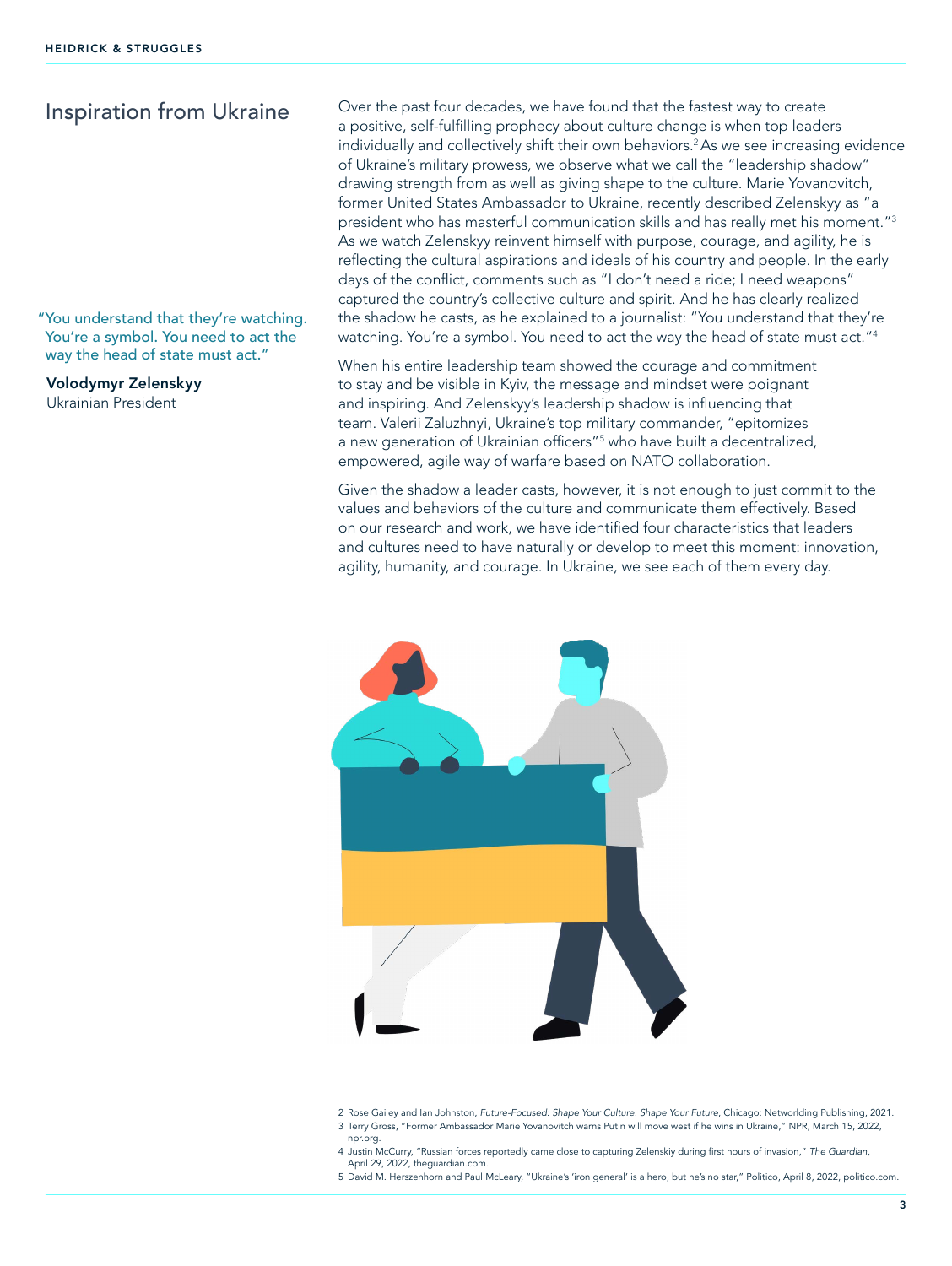

Innovation and agility: The Ukrainian army, according to military experts, is doing as well as it is because it has adopted a modern, Western model of military leadership that relies on the ability of every individual soldier, from the private to the general, not only to understand the mission but to use his or her initiative to innovate on a chaotic and ever-changing battlefield. Tactics such as hitting and ambushing Russian forces behind contact lines with small, light special forces teams have proven to be among the Ukrainian army's most effective field tactics. Off the battlefield, Ukraine's creative use of social media, digital, video, and other digital communication tools has also shown innovation in keeping the country's cause at the forefront of global concern. Meanwhile, a lack of agility is strikingly evident in the Russian military's performance. One Ukrainian leader highlighted the agility of its modern tactics by saying, "We are like a hive of bees. One bee is nothing, but if you are faced with a thousand, it can defeat a big force. We are like bees, but we work at night."<sup>6</sup>



Humanity: A human-centered approach—leaders modeling and others practicing cultural values held in common—is part of what has made Ukraine's resistance possible. Dozens of leaders in Zelenskyy's cabinet, Parliament, and mayors from around the country have been visible, passionate, persuasive, and very human. They speak to us from basements, bomb shelters, and battlefields in army fatigues and with their families. Many are women, and many are young. The younger leaders, in particular, have few memories of life under Soviet rule and are determined to protect the freedoms of the only country they have known. One young member of Ukrainian Parliament, Alyona Shkrum, captured this sentiment in describing the women's battalion, a group of female leaders working to change culture and history. She emphasized that the 2014 revolution that ousted a pro-Russian president "was like a big elevator for people to become politicians, to become leaders."<sup>7</sup> And that inspiration has gone beyond Ukrainians. Chef José Andrés and his World Central Kitchen began feeding people after an earthquake in Haiti in 2010, and now, in collaboration with local chefs in Ukraine and Poland, are currently providing some 300,000 meals a day, even after one restaurant was destroyed by Russian missile strikes that led to two deaths and several hospitalizations.<sup>8</sup>



Courage: Fundamentally, courage is where the examples of Ukraine's leaders are most moving. Zelenskyy stands out because, as one observer put it, in the face of an unequal playing field he stands his ground and "proves the truth of the adage that one man with courage makes a majority."<sup>9</sup> But, underscoring the shadow of the leader idea, so many other Ukrainian leaders and people also display courage day after day in the most extreme forms. They are literally putting their lives on the line and taking huge risks—with their agility, humanity, and innovation—in the hope that their strategies work and the world comes to their aid. Although Ukraine's story will unfold over years, their courage is inspiring for all of us.

These fundamental truths about leadership and culture play out far less dramatically—but still with meaningful consequences for countless people and organizations—every day. In what follows, we explore these ideas in the business context.

9 Bret Stephens, "Why we admire Zelensky," New York Times, April 19, 2022, nytimes.com.

<sup>6</sup>  Julian Borger, "The drone operators who halted Russian convoy headed for Kyiv," *The Guardian,* March 28, 2022, theguardian.com.

<sup>7</sup> Franco Ordoñez, "War crystalizes young Ukrainian leaders' calls for a future aligned with Europe," NPR, April 17, 2022, npr.org.

<sup>8</sup> Tamara Hardingham-Gill, "Celebrity chef's Ukraine charity kitchen destroyed by Russian missile," CNN, April 18, 2022, cnn.com.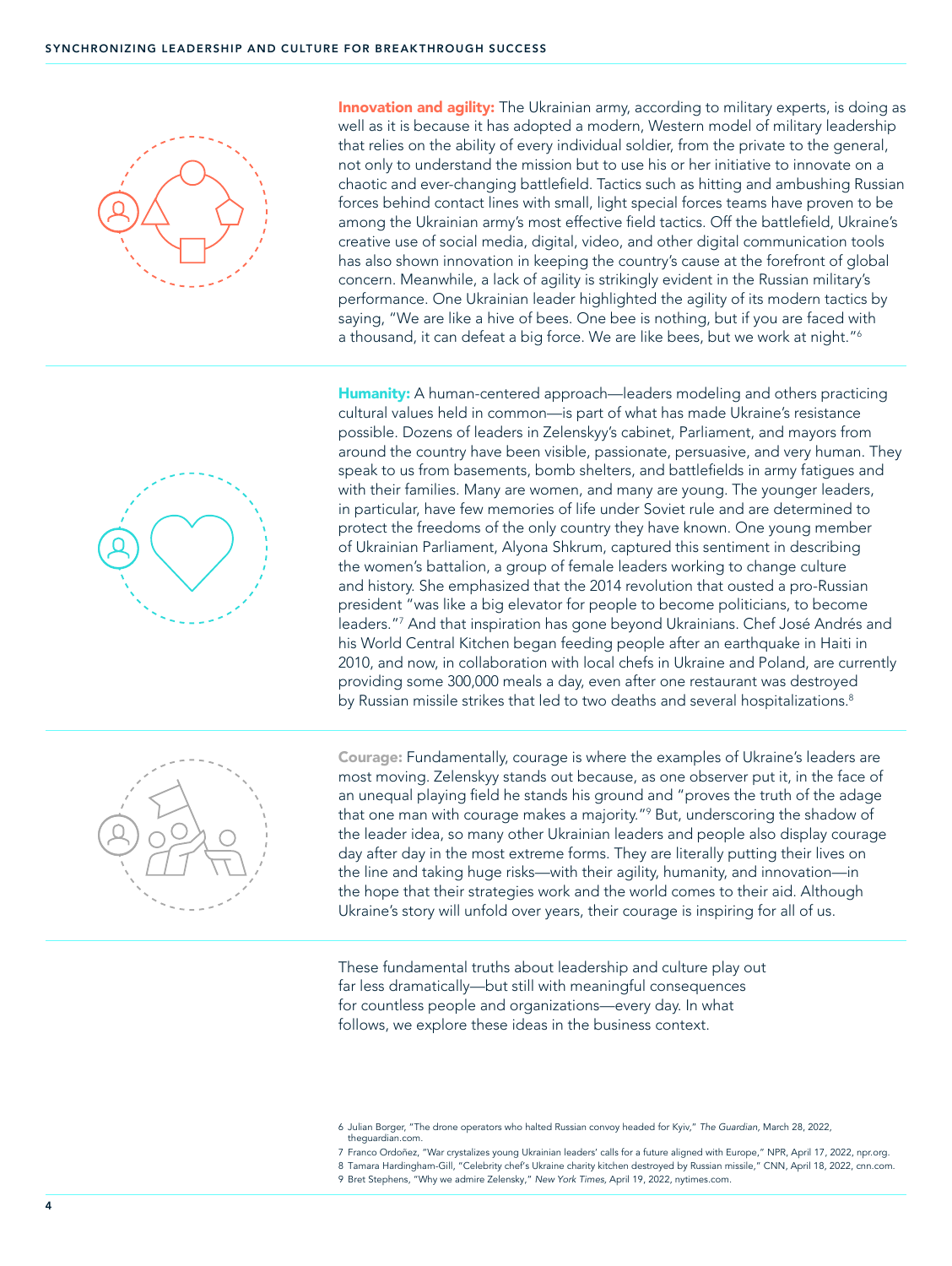## 1. Understand that it all starts with the leader

"I have a work ethic that's pretty intense, a work–life balance that's more work than balance—and it's been important for me to learn that not everybody will reflect that. I needed to understand that teammates around me don't necessarily need to work that way."

#### Chuck Fallon

CEO of ELM Home & Building Solutions

The fastest way to create a positive, self-fulfilling prophecy about culture change is when top leaders individually and collectively shift their own behaviors.<sup>10</sup> A survey we conducted in 2021 shows that CEOs who link culture and performance most deeply-we call them "culture connectors"-live the culture more than other leaders. When asked about how they communicate at scale, for example, 80% of these CEOs selected "personal commitment to focusing on culture" (at companies with less powerful connections between culture and performance, only 45% of CEOs said this.<sup>11</sup> And, ultimately, by default or design, it is the CEO whose shadow most influences the culture.

This deeply felt need to transmit culture was central to how Yum! Brands founder David Novak led that company. We observed up close how his view that leadership is a privilege was evident in his humility and passion for unleashing potential in others. He was always seeking ways to grow as a leader and challenged other leaders to personally commit to a culture of growth and development: "Leaders cast a long shadow," he said. "Because they do so, they must consistently use the awesome power of recognition, especially if they hope to attract and retain committed, loyal talent to their organizations."<sup>12</sup>

Once leaders have agreed on or developed a clear cultural ambition, active communication as well as personal commitment are required from them. Our research on culture connectors shows that they focus on clear, effective communication, both internally and externally, and that they go the extra mile to engage all people by building high levels of communication and trust. Many of the most effective leaders bring a thriving culture to life via storytelling.

Learning or emphasizing new skills or mindsets is often part of the personal change leaders must make to be authentic role models. Chuck Fallon, currently the CEO of US-based ELM Home & Building Solutions, for example, described being "quite conscious that when you have the title you can rip people's worlds apart without even noticing it-it's the negative side of that shadow. I am who I am. I have a work ethic that's pretty intense, a work-life balance that's more work than balance—and it's been important for me to learn that not everybody will reflect that. I needed to understand that teammates around me don't necessarily need to work that way. I learned to be curious. I spend a fair amount of time asking people questions about how they want to do things, and ensuring people know they have the freedom to get across the finish line in their own way. It doesn't have to look like me to be right."

<sup>10</sup> Rose Gailey and lan Johnston, Future-Focused: Shape Your Culture. Shape Your Future, Chicago: Networlding Publishing, 2021.

<sup>11</sup> Rose Gailey, Ian Johnston, and Andrew LeSueur, Aligning Culture with the Bottom Line: How Companies Can Accelerate Brogress geidrick & Struggles, heidrick.com.<br>12 Rose Gailey and Ian Johnston, Future-Focused: Shape Your Culture. Shape Your Future, Chicago: Networlding Publishing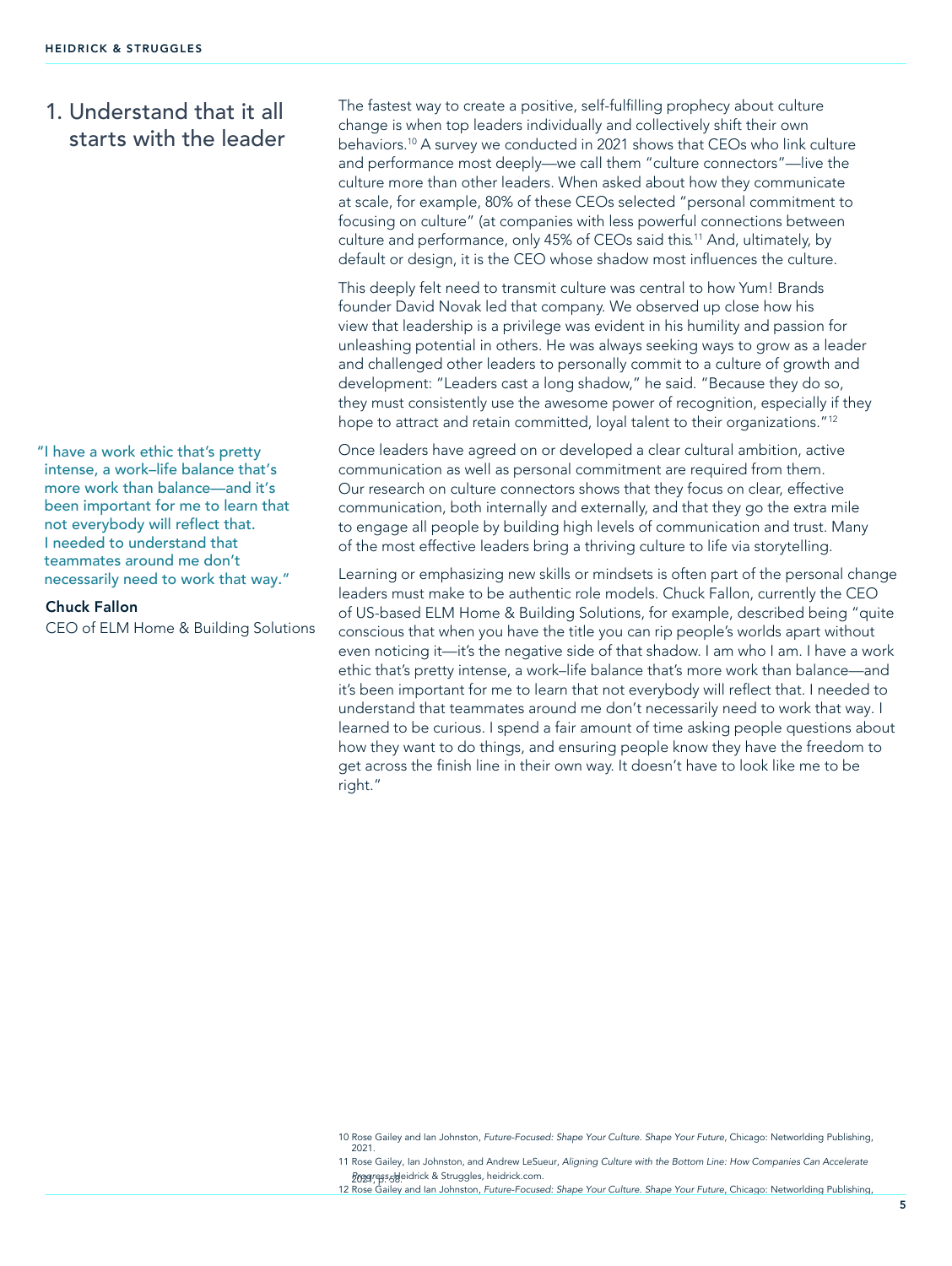## 2. Meet the moment with forwardlooking qualities

Innovators have a learning orientation. They think and act differently without getting stuck in old ways or fear of being wrong.

In the context of a turbulent world, with escalating external demands and internal expectations, the four characteristics noted earlier—innovation, agility, humanity, and courage—are critical and must be modeled by leaders and reflected in culture.<sup>13</sup>

#### Innovation: Adapting and growing to meet, or beat, the rate of change

Our research shows that "creating possibilities from new thinking" is an attribute that differentiates the best leaders from the rest. These leaders are personally curious and adept at identifying novel angles and hidden possibilities. This helps solve problems and spot opportunities for innovation and positive impact. Julie Sweet, Accenture's



CEO, said in a recent interview that she looks for two main characteristics when hiring: "The first is curiosity. The new normal is continuous learning, and we look for people who demonstrate lots of different interests and really demonstrate curiosity."<sup>14</sup> Unfortunately, curiosity and thinking dexterity are in short supply in most leaders and must be developed deliberately.<sup>15</sup>

External innovation requires digital tools, designing new business models, and adapting faster to changing customer expectations for a frictionless experience. Internally, innovation focuses on developing talent faster and better, breaking down barriers to collaboration, and empowering people to take timely decisions closer to the customer. Innovators have a learning orientation. They think and act differently without getting stuck in old ways or fear of being wrong.

Since 2019, Kevin Clark, the CEO of Aptiv, formerly an auto parts manufacturer, has been transforming his organization to be an innovator in response to tremendous shifts in the automotive industry. As he put it, "Fully capitalizing on this opportunity requires comprehensive solutions that enable software to be developed faster, deployed seamlessly, and optimized throughout the vehicle life cycle by leveraging data-driven insights."<sup>16</sup>

The clarity of Clark's vision and his steadfast perseverance in the face of health, geopolitical, economic, and supply chain challenges have been adopted across the organization. He has pushed teams to embrace innovation, new technology, and new ways of working to fundamentally shift the company's identity to that of an innovation leader.

Clark's ability to inspire and build followership for his vision has set the bar for his leadership team, who have risen to the occasion. The majority of leaders received high marks from their teams on leading innovation, showing notable improvement over just two years. Among their tactics were innovative idea competitions open to all employees and an increased focus on product quality innovation, with coaching and feedback on the creative thought process.

<sup>13</sup> These four elements of leadership are in addition to those other Heidrick & Struggles research has found to be particularly tied to successful leadership over time, pre- and post-COVID. For more, see TA Mitchell and Sharon Sands, "Future-ready leaders:<br>Finding effective leaders who can grow with your company," Heidrick & Struggles, on heidrick.com.

<sup>14</sup> David Gelles, "Julie Sweet of Accenture could see her future. So she quit her job," *New York Times,* January 2, 2019, nytimes.com.

<sup>15</sup> Steven Krupp and Becky Hogan, "Agility for the long term," Heidrick & Struggles, on heidrick.com.

<sup>16</sup> Aptiv, "Aptiv announces the acquisition of Wind River, a leading provider of intelligent edge software solutions, from TPG," press release, January 11, 2022, aptiv.com.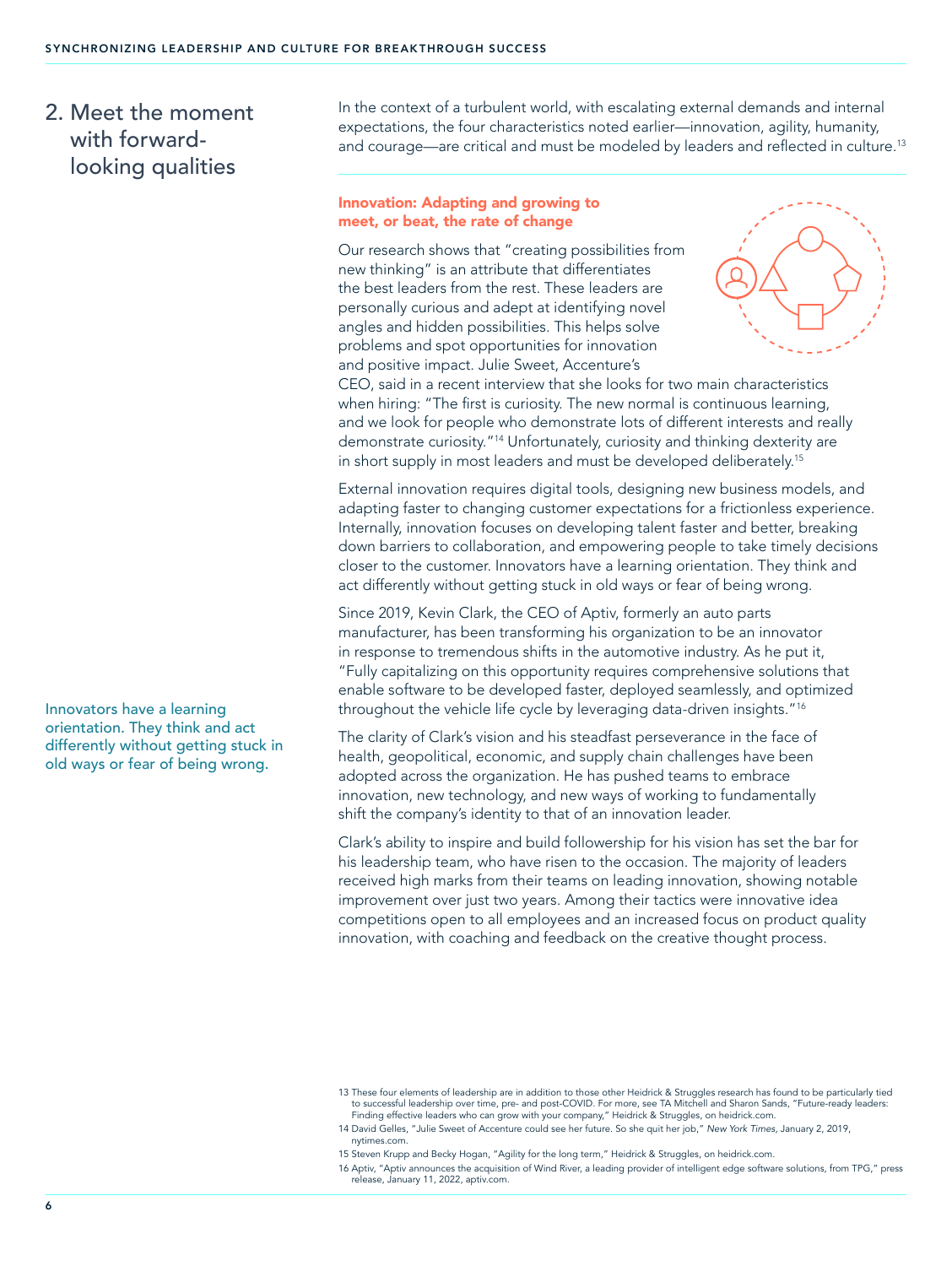Our research on organizations that sustain growth over time shows that agility is a critical factor that has a multiplier effect on other organizational strengths to accelerate performance.

In each situation, the ability of the top teams to learn, adapt, be resilient, and develop foresight in response to the most pressing effects of each crisis or disruption was crucial to their agile response.

#### Agility: Shifting, adapting, and anticipating

Our research on organizations that sustain growth over time shows that agility is a critical factor that has a multiplier effect on other organizational strengths to accelerate performance.<sup>17</sup> The need for increased agility in today's business world has been self-evident. Some organizations and leaders were particularly agile in responding to COVID-19



by accelerating digital transformation, e-commerce, new customer engagement or business models, and new ways of working. Others pivoted quickly, too, in response to the murder of George Floyd and the calls for racial and social justice that followed. Companies have needed to be agile again in the face of ongoing supply chain disruption, oil shortages, extreme market volatility, and persistent digital disruption. And of course, many companies have been agile in response not only to the war in Ukraine but also to the refugee disaster that has followed. In each situation, the ability of the top teams to learn, adapt, be resilient, and develop foresight in response to the most pressing effects of each crisis or disruption was crucial to their agile response, as we have described elsewhere.<sup>18</sup>

Over the past two years, the performance-driven head of the IT function of a large medical devices company has led a culture shift. His organization was central to the digital transformation of the company and has led it through the demanding technological challenges brought by COVID-19 in addition to the broader transformation technology shifts. This leader has strategically built the team culture to be agile, responsive, and collaborative with other functions, elevating the function's prominence and reputation within the broader organization. Emulating his leadership shadow, his leadership team and the rest of the people in IT have furthered their reputation and relationships with other functions because they are responding more quickly, flexibly, and innovatively to the needs of end users. The leadership team embraced their leader's innovative mindset and agility, cascading an eagerness to experiment and openness to change, which has been a critical success factor for the broader transformation. Surveys assessing the function's top leaders show strong alignment between the new, more agile and collaborative culture and the leadership team priorities.

<sup>17</sup> For example, see Alice Breeden, TA Mitchell, and Becky Hogan, "Bringing your organization up to speed," Heidrick & Struggles, heidrick.com.

<sup>18</sup> For more on this, see Steven Krupp and Becky Hogan, "Agility for the long term," Heidrick & Struggles, on heidrick.com.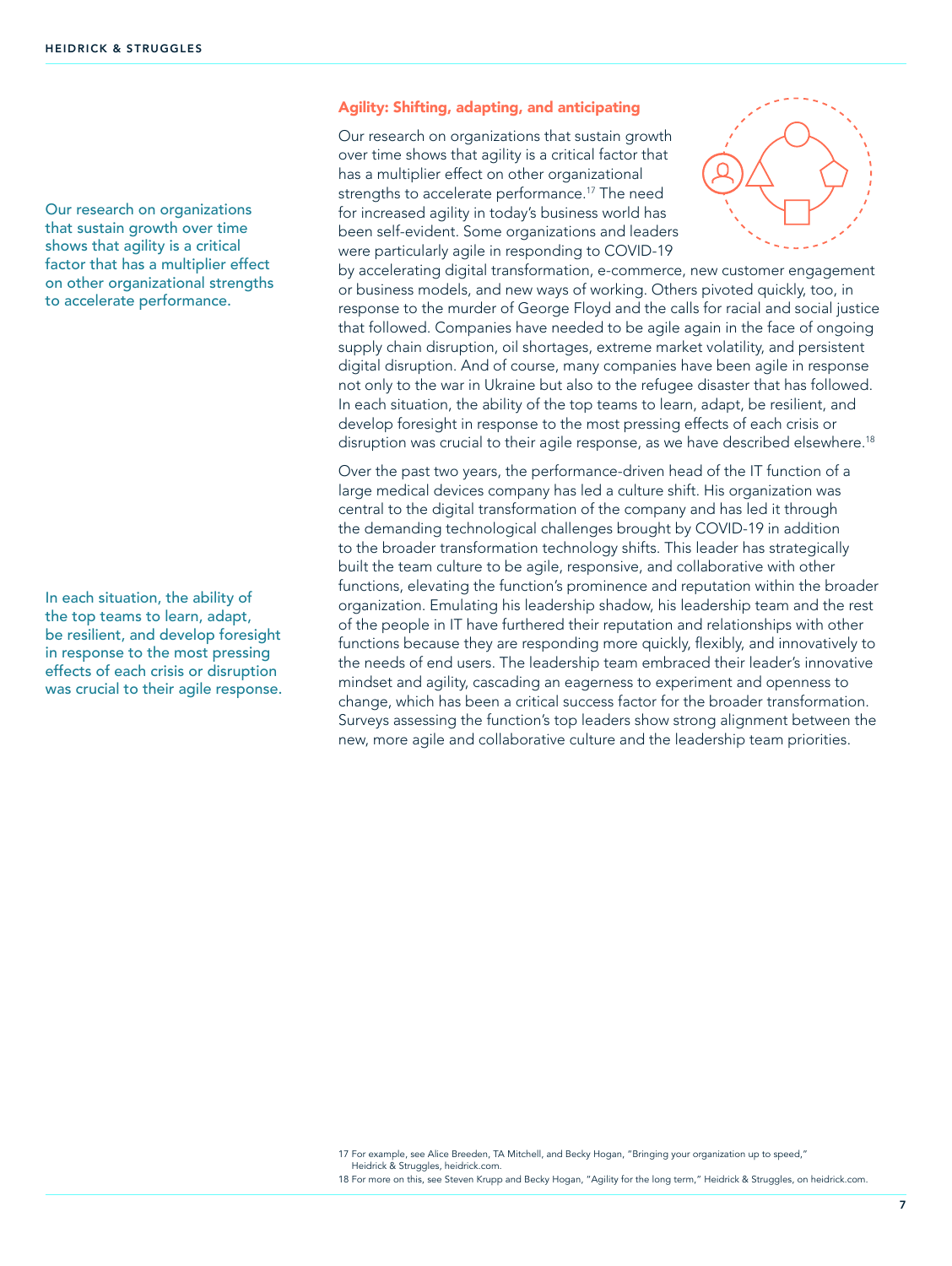#### Humanity: Being purpose driven, inclusive, and empathetic

Other Heidrick & Struggles research shows that purposeful leadership is one of the top three aspects of culture that has a positive effect on performance. But purpose alone isn't enough. Leaders always influence their organizations, but those who are actively inclusive are more effective at doing so.



Our analysis of more than 30,000 surveys taken by 3,000 organizational leaders and their teams shows that inclusive leaders seek out and value individuality to gain different perspectives and create a sense of belonging for all team members, as well as building deep alignment on a clear purpose.<sup>19</sup>

In corporations, attention to the human side of enterprise has long been a performance differentiator, even if one practiced by few leaders. But now it is critical—and more complicated than ever—to retain the trust and commitment of employees and customers. Decent pay, safe working conditions, and a generous vacation policy would once have been enough for many workers. Now, as much recent research has documented, people are demanding more personal value and purpose from both life and work.<sup>20</sup> Corporate leaders are facing the "great reflection and resignation," with significant increases in the number of knowledge workers and leaders who are shifting to working on demand to get more flexibility and control.<sup>21</sup> Human-centered leaders must design environments and ways of working that are flexible, inviting, and attractive to people who want more autonomy about the where, when, and how of work and the societal engagement of their employer.

Back-to-office planning is an area where many CEOs faltered in taking an inclusive approach. Some demanded that everyone be back in the office and then had to backtrack many times. Others seemed unsympathetic to the fundamental ways people's lives have shifted through the pandemic.

But some are getting it right. For example, the consumer goods conglomerate Helen of Troy crafted a human-centered purpose long before COVID-19: "Elevating lives, soaring together." CEO Julien Mininberg and a handpicked team of top performers then defined the company's core values in very human terms: they are in touch, have mutual respect and integrity, share success, and have exceptional people who feel and act like passionate owners.

These values were subsequently embedded into the company's return-towork approach so that the plan and messages for a predictable hybrid work model supported living the company's purpose. Benefits were refreshed to support a healthy work–life balance, with specific accommodations for people who are working in hybrid arrangements. Clear, factual communications about navigating in the workplace for vaccinated and unvaccinated employees with a respectful, safety-first approach were another element of the planning. Because the situation has been fluid, plans emphasize testing and adjusting as needed.

21 *2022 Talent Lens: Insights from Inside the Rapidly Growing High-End Independent Talent Economy,* Business Talent Group, March 2022, resources.businesstalentgroup.com.

Human-centered leaders must design environments and ways of working that are flexible, inviting, and attractive to people who want more autonomy about the where, when and how of work.

<sup>19</sup> Alice Breeden, TA Mitchell, and Becky Hogan, "Bringing your organization up to speed," Heidrick & Struggles, heidrick.com. 20 Jackie Wiles, "Employees seek personal value and purpose at work. Be prepared to deliver," Gartner, January 13, 2022, gartner.com.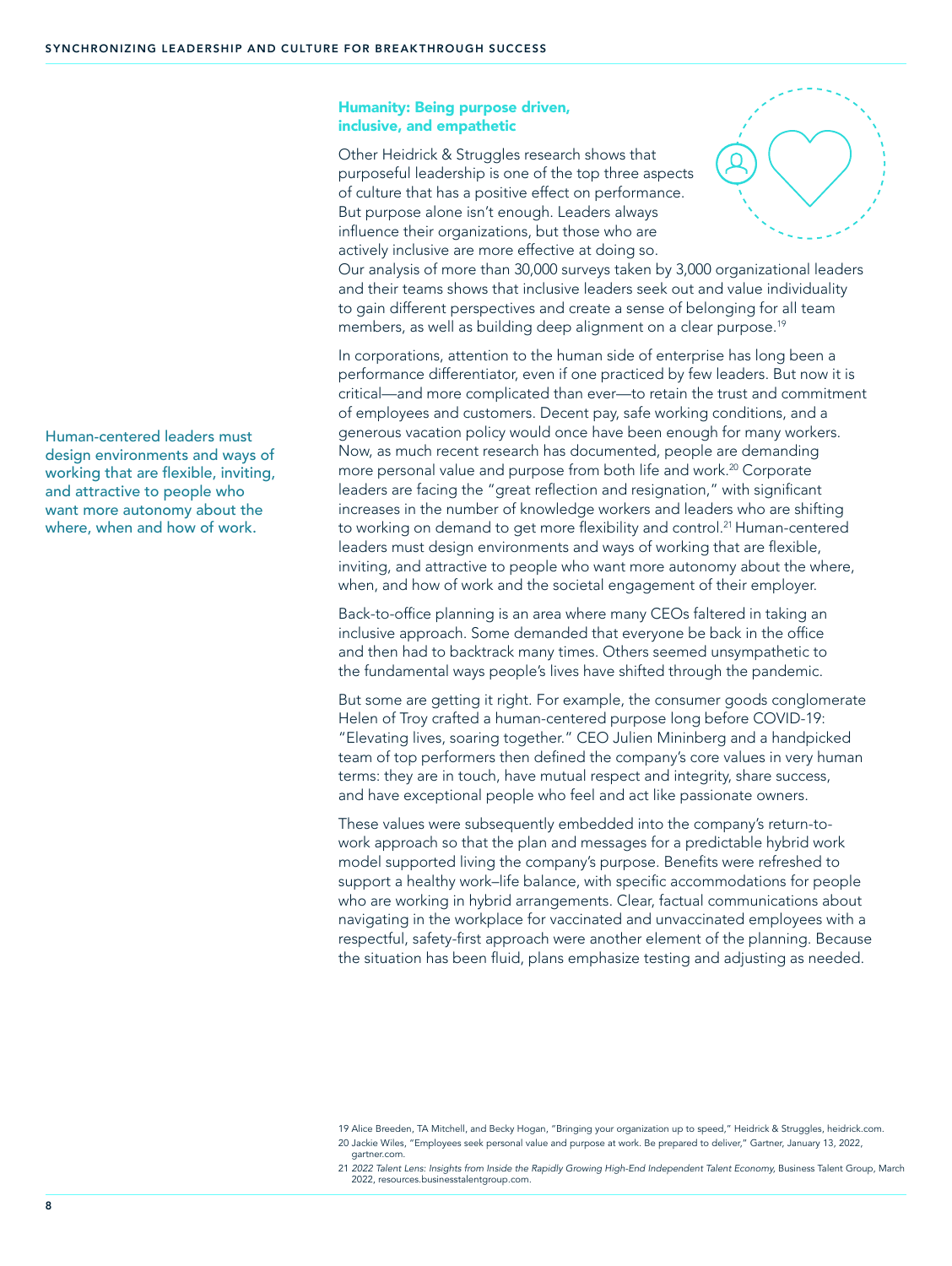"If you have faith in the character of your people, you'll get through anything."

#### Chuck Fallon

CEO of ELM Home & Building Solutions

Even if you have the agility, humanity, and innovation to let go of the old model to forge the new one, it will require a great deal of courage, a leap of faith, and taking significant risk without any certainty on how it will play out.

Courage: Making bold choices and taking risks based on deep commitment to a cause

To be agile, human centered, and innovative takes courage for most CEOs. When Indra Nooyi, then PepsiCo's CEO, introduced the idea of purpose being core to performance, before the era of ESG, it was a radical change that required courage to persevere in the face



of internal and external skeptics. Today, she is lauded for that move, which included a focus on healthy foods and nutrition generally for the company.<sup>22</sup> And leaders can build the necessary courage. ELM's Chuck Fallon has recently undertaken a major culture shift, from a command and control culture that created a lot of fear of speaking up to one of transparency and respect for every employee. Fallon has led such work at other companies, and explained that this time it took less courage to take a values-driven stand and persevere in the face of pushback than it would have 10 years ago because "if you have faith in the character of your people, you'll get through anything."

Aptiv's shift, described earlier, took agility, innovation, and humanity, but it was also courageous and risky to lead a radical reinvention. In March 2020, when Aptiv leaders in Wuhan, China, heard that some ambulances weren't usable because of missing parts, they took courage to the next level. Working under considerable constraints—and in the face of the fear of a then-littleknown virus—the team came together to manufacture critical components for ambulances, even though the city was on lockdown and all roads leading in and out of it were closed, disrupting supply chains. Managers risked their lives and came back to their work site to adapt their operations to include new safe operation protocols. Once they tested the protocols themselves and learned enough to be sure they could bring people back safely, they communicated the procedures to their teams and offered them the option to return. And the teams did. Enough people returned to the work site that the critical ambulance components could be produced and delivered.<sup>23</sup>

Most leaders and cultures today face disruption and the need to reinvent. Even if you have the agility, humanity, and innovation to let go of the old model to forge the new one, it will require a great deal of courage, a leap of faith, and taking significant risk without any certainty on how it will play out.

<sup>22</sup> "Leaders with Lacqua: Business leader Indra Nooyi," Bloomberg, April 13, 2022, bloomberg.com. 23 Yulia Barnakova and Steven Krupp, "The future is now: How leaders can seize the moment to build thriving organizations," Heidrick & Struggles, heidrick.com.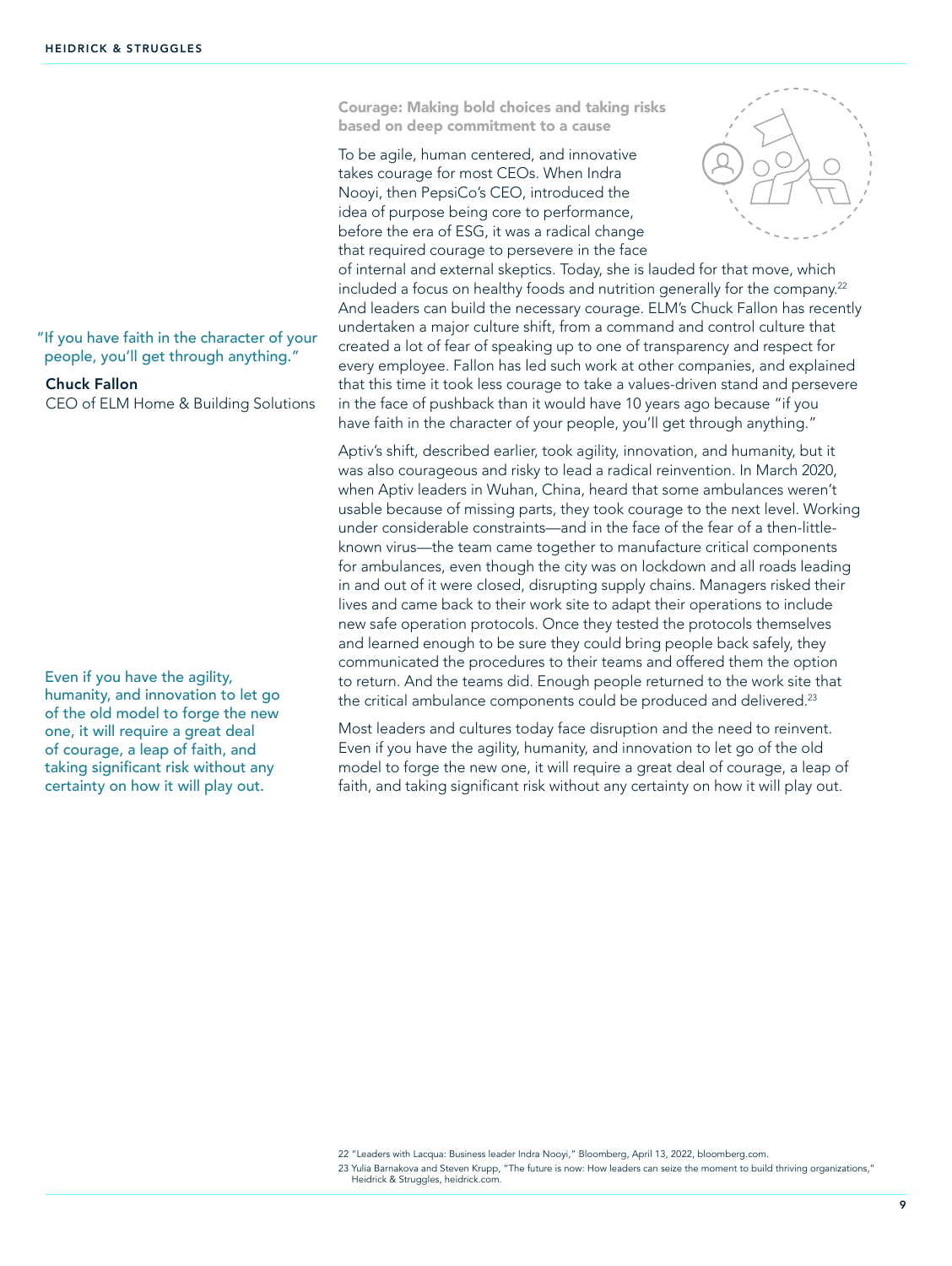## 3. Synchronize leadership and culture in real time

As leaders commit themselves to shaping a positive culture and find the courage to support agility, humanity, and innovation in the face of everchanging turbulence, they must be intentional to keep themselves, the culture, and the organization in sync. We have written extensively elsewhere about systems and processes designed to support and assess culture.<sup>24</sup>

Two particularly important tactics to sync culture and leadership are developing future leaders and engaging those with influence or leadership potential as culture champions.

#### Targeting, developing, and advancing future leaders who reflect the culture

Future-ready leaders must be encouraged and given opportunities to step up, reinvent themselves, and shape—or reshape—the company culture as needed.

Senior corporate leaders looking to find talent with new leadership mindsets and the ability to learn fast must:

- Build trust with potential leaders
- Shape flexible, individualized career paths that support constant learning
- Help these potential leaders shape the broader networks that will allow them to see and respond to constant change

### Leveraging future leaders as culture champions

Champions role-model and live the company's values in their day-today work, in real time, and at key moments that matter. Making sure that these culture champions are also the potential leaders of the organization aligns leadership and culture and ensures they stay synchronized.

Such champions move the organization or their team toward the new culture with tactics such as:

- Keeping cultural ideals and values top of mind
- Assisting leaders and teams to set the right tone in meetings
- Pointing out the connections between results and culture and when cultural messages may need to be tweaked as conditions are changing
- Transferring knowledge to leaders and teams and equipping them to be self-sufficient

24 For more on building a thriving organizational culture, see Rose Gailey and Ian Johnston, "Building a road map to improve culture metrics—and financial metrics," in *Future-Focused: Shape Your Culture. Shape Your Future,* Chicago: Networlding Publishing, 2021.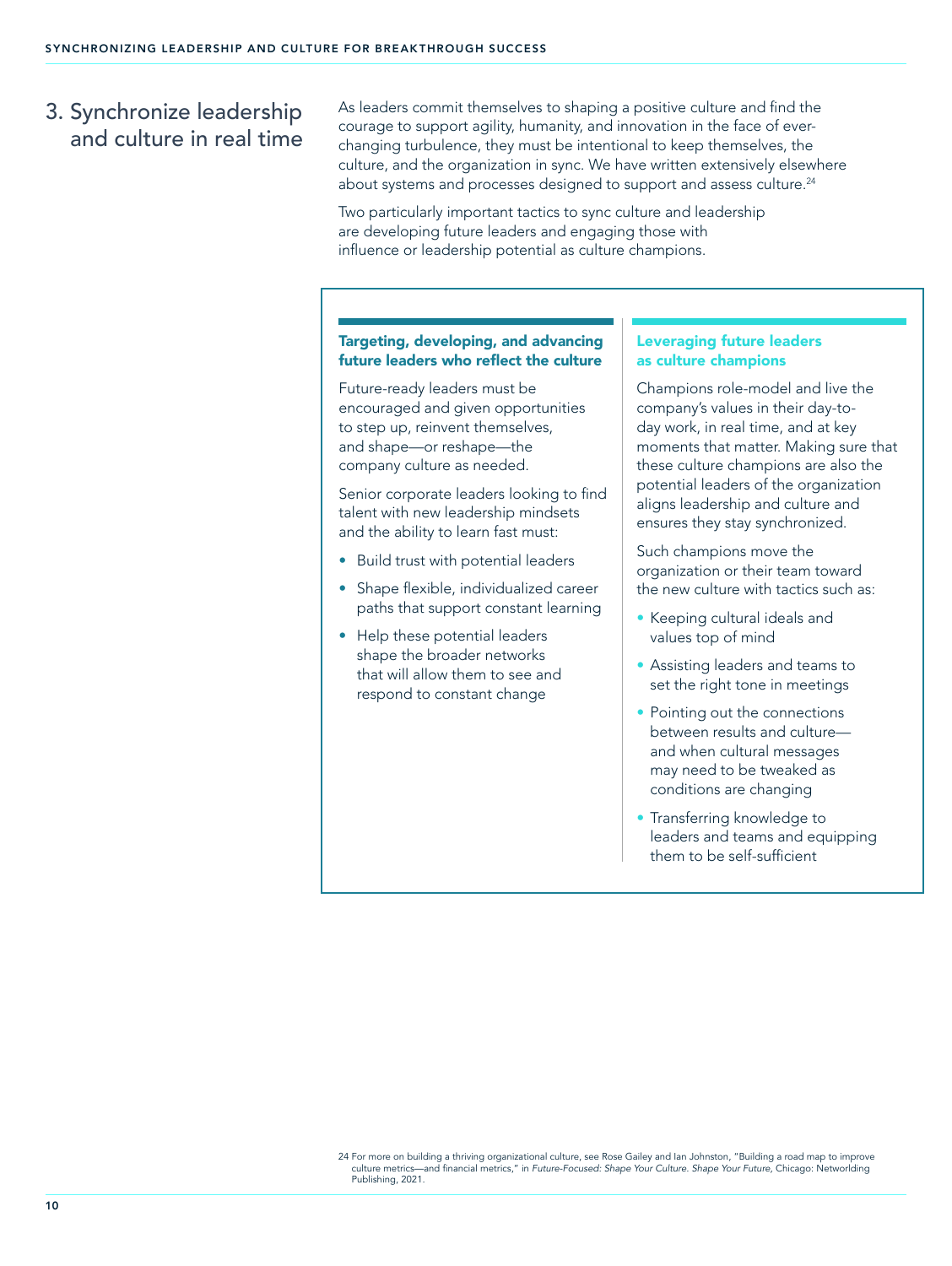Senior corporate leaders must find talent with new leadership mindsets and the ability to learn fast. These future-ready leaders must be encouraged and given opportunities to step up, reinvent themselves, and shape—or reshape—the culture as needed.

Even the most successful cultures must be tweaked and refreshed where misalignment threatens. Likewise, systems and processes have to evolve as needed to sustain alignment.

#### Targeting, developing, and advancing future leaders who reflect the culture

Developing future leaders has always been important, but it has grown far more complicated as what it takes to lead has been changing—and will likely continue to change—so rapidly. Senior corporate leaders must find talent with new leadership mindsets and the ability to learn fast. These future-ready leaders must be encouraged and given opportunities to step up, reinvent themselves, and shape or reshape—the culture as needed. This involves rethinking how to identify potential leaders, including people who are younger, more diverse, and female and who have more agile mindsets.<sup>25</sup> Senior executives must build trust with them; shape flexible, individualized career paths that support constant learning; $^{26}$  and help them shape the broader networks that will allow them to see and respond to constant change.<sup>27</sup>

One company has identified key P&L roles critical to its growth aspirations. To accelerate people in these roles for success, the company assesses them against future requirements and creates development plans to build new capabilities. These leaders are surrounded with a support system of coaches and mentors, as well as provided targeted learning to add future-ready skills in agility, digital innovation, collaboration, and high-impact communications. They are accountable for demonstrating how they live the culture as part of their developmental success. Such systemic alignment is crucial to maintaining a thriving culture over time.

And developing leaders themselves must be willing to shatter old mental models, create ideas from new thinking, and experiment to see what works. Companies must support them in doing so, rather than penalizing failure, plus ensure new habits are embedded in day-to-day work and culture. Another company has designed a leader development experience focused on adopting mindsets and behaviors. This is aligned with ongoing culture change goals to be more agile, digital, collaborative, courageous, and risk tolerant. The program includes a robust learning journey that equips participants to practice and apply their new sills to current business transformation challenges.

Finally, current and potential leaders must realize that this work is a marathon, not a sprint. Metrics, assessments, and communication are needed to continuously develop talent and culture consistently. Even the most successful cultures must be tweaked and refreshed where misalignment threatens. Likewise, systems and processes have to evolve as needed to sustain alignment.

<sup>25</sup> For more on this, see Steven Krupp and Becky Hogan, "Agility for the long term," Heidrick & Struggles, on heidrick.com. 26 For more on the role of career development in talent retention, see Lisa B. Baird, Steven Krupp, and Dorothy Badie,

<sup>&</sup>quot;The overlooked weapon in the war for talent," Heidrick & Struggles, heidrick.com. 27 TA Mitchell and Sharon Sands, "The leadership kaleidoscope: How organizations can help leaders meet their new mandate," Heidrick & Struggles, heidrick.com.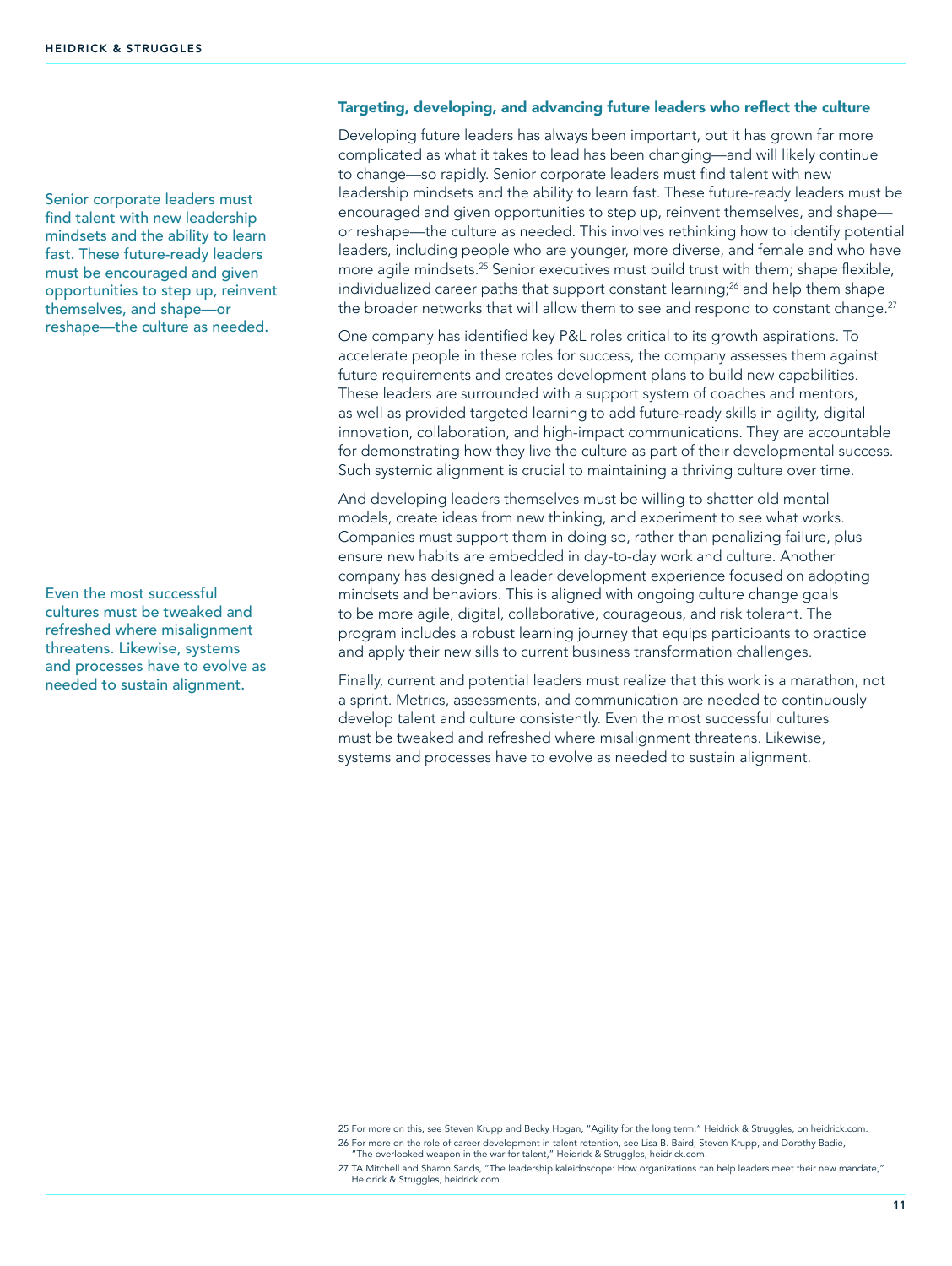Champions role-model and live the company's values in their dayto-day work, in real time, and at key moments that matter, often out of the limelight, away from headquarters and senior executives.

#### Leveraging future leaders as culture champions

In any context, culture is best supported, we have found, by an active network of culture champions who understand the links between the strategy, the culture, and the organization; are committed to nurturing the culture to drive performance; can embed culture in everyday ways of working; and are able to communicate clearly. As other Heidrick & Struggles' research demonstrates, "the most effective way to lead culture-shaping work … is to engage as many as possible of those leaders—and particularly trusted frontline leaders—in playing visible roles as champions and carriers of the culture across the organization."<sup>28</sup>

Champions role-model and live the company's values in their day-today work, in real time, and at key moments that matter, often out of the limelight, away from headquarters and senior executives. Making sure that these culture champions are also the potential leaders of the organization aligns leadership and culture and—because of the feedback loops between the two—helps ensure they stay synchronized.

When Chuck Fallon was CEO of FirstService, a US-based residential property management company, he was faced with the challenge of creating a newly unified organization that had been built from 19 different brands. He needed to address questions such as "What does the new name mean? And what do we do here?" After developing a set of values and behaviors with his leadership team, they established what they called the "FirstCall," in which every team across the company would huddle and discuss a topic related to those values and behaviors. This fostered people engaging with the values every day and quickly "blossomed into individuals volunteering to lead and facilitating culture shaping across the organization with their peers." The daily topics have always been driven by a feedback loop, and individual team leaders can raise their own topics as well, specific to their teams or locations.

## Conclusion

Now and in the future, innovation, agility, humanity, and courage are not optional for leaders. They are required. For most companies, the commitment and example of the CEO and top team are necessary now. Developing future leaders in this mold—and ensuring they're agile and courageous enough to see when more change is needed and take inspiration from the world around them—is what will sustain culture change and success over time. In this way, culture shaping and leadership development can stay in sync.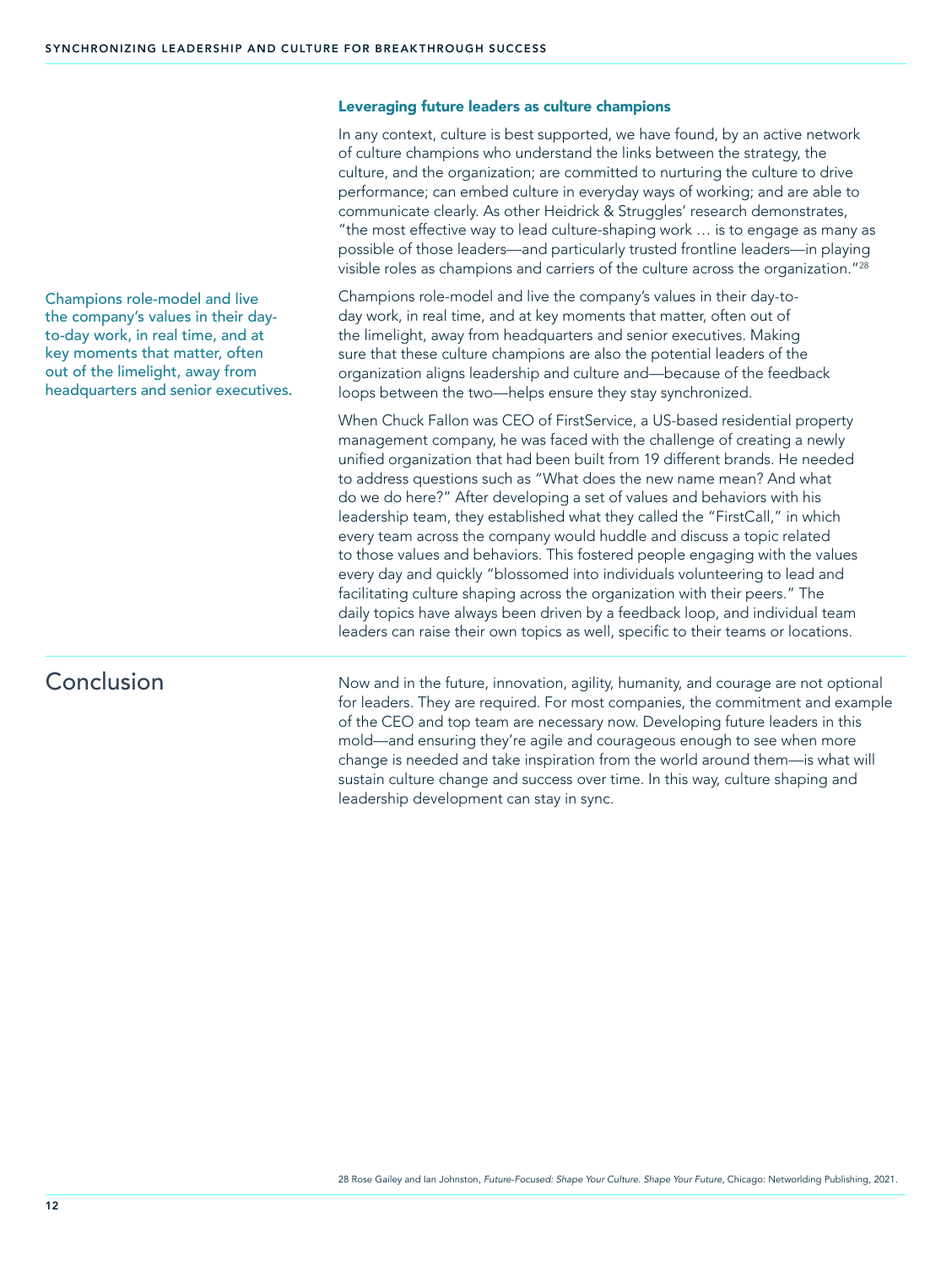| About the authors | <b>Rose Gailey</b><br>is a partner in Heidrick & Struggles'<br>Costa Mesa office and the global lead<br>of Heidrick Consulting's Organization<br>Acceleration, Culture Shaping, and Diversity<br>& Inclusion Center of Excellence.<br>rgailey@heidrick.com                                                                                                       | <b>Steven Krupp</b><br>is a partner in the Philadelphia office<br>and a member of Heidrick Consulting<br>and the CEO & Board of Directors and<br>Healthcare & Life Sciences practices.<br>skrupp@heidrick.com |  |
|-------------------|------------------------------------------------------------------------------------------------------------------------------------------------------------------------------------------------------------------------------------------------------------------------------------------------------------------------------------------------------------------|---------------------------------------------------------------------------------------------------------------------------------------------------------------------------------------------------------------|--|
|                   | Laura Leigh Neville<br>is a principal in the New York and<br>Stamford offices and a member<br>of Heidrick Consulting.                                                                                                                                                                                                                                            |                                                                                                                                                                                                               |  |
|                   | Ineville@heidrick.com                                                                                                                                                                                                                                                                                                                                            |                                                                                                                                                                                                               |  |
| Acknowledgments   | The authors wish to thank Christina D'Onofrio, Ian Johnston, Tim A.<br><b>Luedke, and John McKay</b> for their contributions to this article. They<br>also wish to thank Chuck Fallon, CEO of ELM Home & Building<br>Solutions, for sharing his insights. His views are personal and do not<br>necessarily represent those of the company he is affiliated with. |                                                                                                                                                                                                               |  |